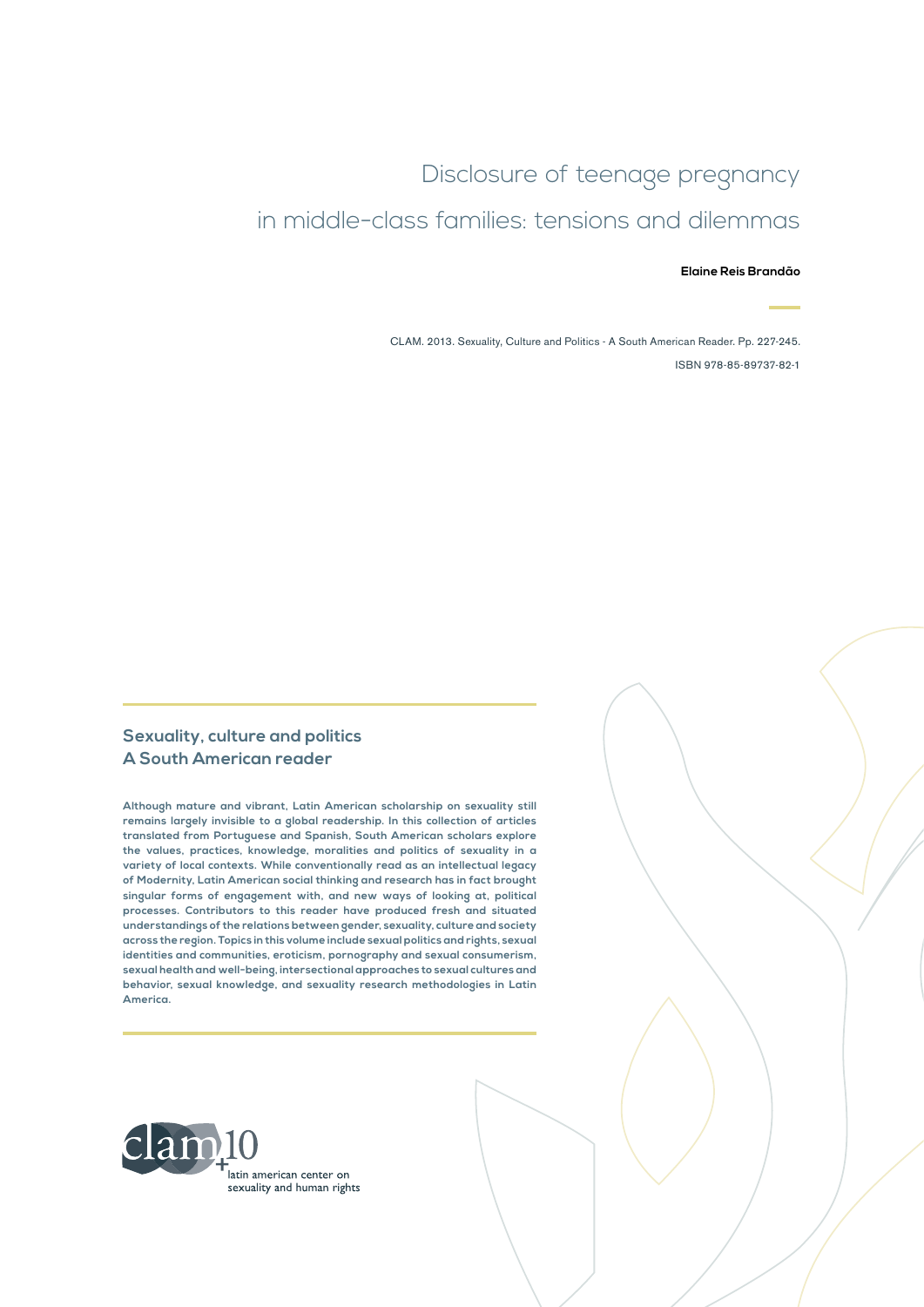## Disclosure of teenage pregnancy

### in middle-class families: tensions and dilemmas\*

#### **Elaine Reis Brandão \*\***

Teenage pregnancy is a fruitful theme for the analysis of contemporary youth among the Brazilian middle classes. This is due, on the one hand, to these youths' material and social dependency upon their family of origin and, on the other, to the partial autonomy that Brazilian youth has begun to enjoy (De Singly, 2000; Chaland, 2001). There is a strong interpretive tendency which associates teenage pregnancy with traditional patterns of insertion into adult life. In contrast to this tendency, I analyze the phenomenon of teenage pregnancy in light of the process of individualization that have intensified in Brazil over the past few decades, causing significant repercussions in the family sphere, especially with regards to the transformation of intergenerational relations. The relationship between parents and young adult or youth is dominated by a tension between autonomy (youth self-determination) and heteronomy (affirmation of parental values) in the face of the challenge of producing an "individualized person". In order to understand pregnancy as one of the possible devices in youths' biographical trajectories, we must first situate it among the tensions present during this phase of life: that is, in the context of the problematic relationship between autonomy and heteronomy.

An empirical socio-anthropological study of fourteen middle-class families living in Rio de Janeiro, whose children remain single and live with their parents, allowed an understanding teenage pregnancy as a contingent event in the process of these youths' autonomization.<sup>1</sup> It integrates the current dynamics of social construction of young people without being seen as an exceptional event. It can be an unexpected (but always possible) manifestation of the gradual process of construction of youth autonomy which occurs due to the redefinition of gender and intergenerational relations.

This investigation (Brandão, 2003; 2004 e 2005) was part of a broader research project: "Teenage Pregnancy: A Multicentric Study of Young People, Sexuality and Reproduction in Brazil" (GRAVAD study). This article specifically discusses disclosure

<sup>\*</sup> Translated from Portuguese by Thais Camargo. Originally published as: BRANDÃO, E. R. 2005. "Revelação da gravidez na adolescência em famílias de camadas médias: tensões e dilemas". In: HEILBORN, M. L. et alli. *Sexualidade, Família e Ethos Religioso*. Rio de Janeiro: Garamond. P. 111-134.

<sup>\*\*</sup> PhD. Professor at the Institute of Public Health Studies, Federal University of Rio de Janeiro.

<sup>1</sup> Between 2000 and 2001, I interviewed members of both generations: 13 youths (6 men and 7 women) between the ages of 18 and 24 who had experiences of maternity or paternity before the age of 20 and may thus be understood as having undergone youth pregnancy, according to the World Health Organization's standards. I also interviewed 11 mothers and 1 father, for a total of 25 interviews.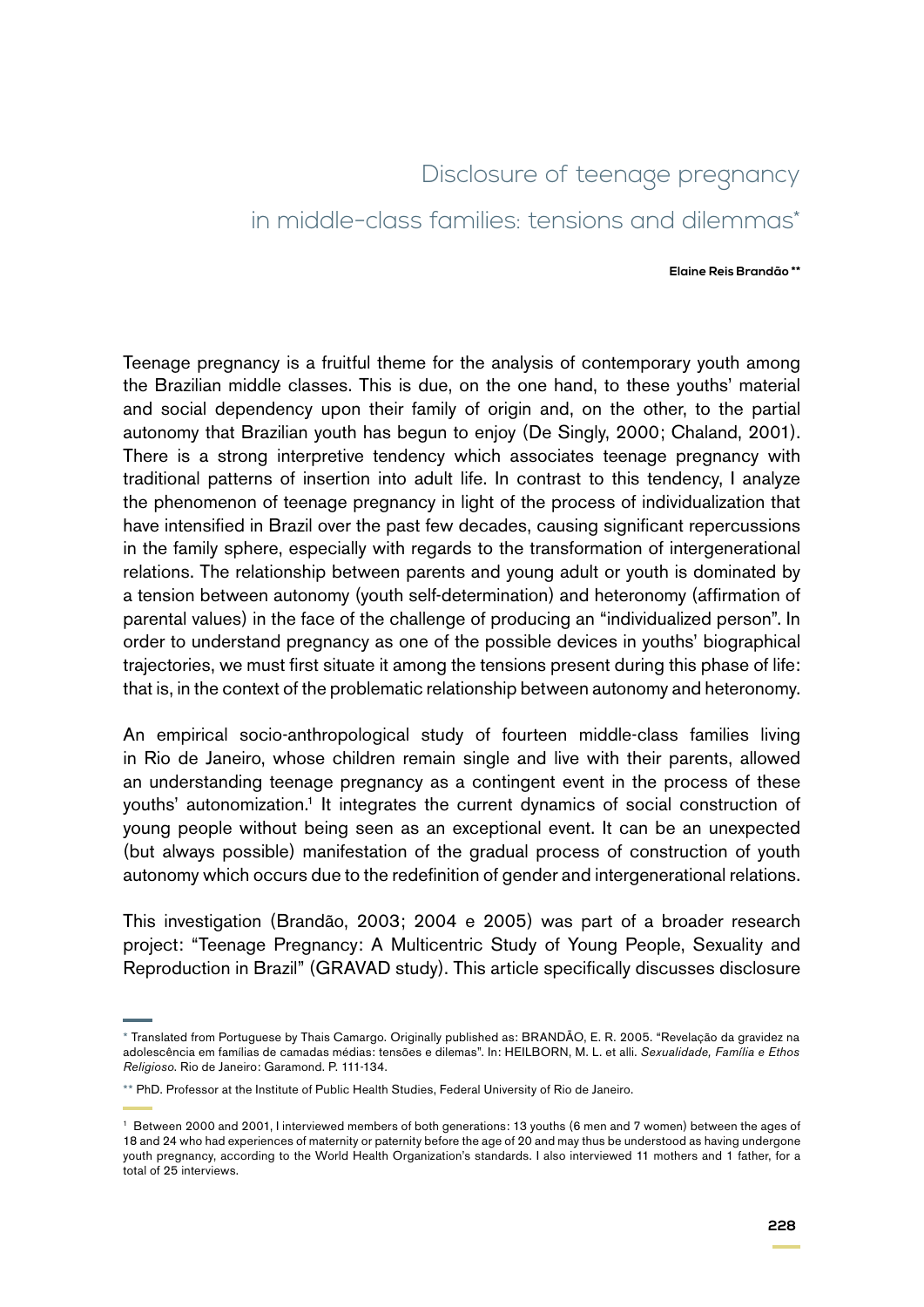of pregnancy to the family and the reactions this triggers, contemplating deliberations regarding the desirability of the pregnancy, as well as the subsequent management of its repercussions.

### **Disclosure of pregnancy**

The disclosure of pregnancy is a critical moment for parents and youths. How can this issue be faced without abruptly disrupting the balance that governs youths' socialization? The diverse solutions discovered show distinct emphases in favor of the preservation of either the youth's autonomy or of their heteronomy. This disclosure has two dimensions. First of all, pregnancy makes public the youth's sexual activity. Depending on the parents' position regarding this, the revelation may be problematic. Some parents are not surprised by their children's sexual activity, but rather by its "precocity". They assumed that it would take place some years later. Secondly, pregnancy makes evident the exercise of youths' autonomy in the sphere of sexuality, regardless of parental acknowledgement or of whether or not the youth fully discloses their activities to family and peers.

The ways in which youths face the first suspicions of pregnancy, how they manage these and take applicable measures (by themselves or with their family's participation) and the disclosure of the news to parents are important aspects of this process. These aspects are inscribed in two registries: in the type of previously existing relationship between youths and their parents (intergenerational), in which youths' and parents' views on sexuality (and gender) are central; and in the type of relationship between the partners involved in the pregnancy, in which gender constraints are relevant.

#### **The moments of disclosure**

The disclosure of pregnancy has a certain temporality. It is related to two distinct moments. In the first, the female perceives the first signs of a possible pregnancy. In the second, the pregnancy (or suspicion of pregnancy) is communicated by the young couple to their families. Some young women only notice that they are pregnant after the first trimester. Lack of regular sexual relations, periodic adherence to weight-loss diets leading to weight fluctuations (very frequent among adolescents), bleeding confused with menstrual cycles (which may be irregular at this phase of life—14 or 15 years), all make it difficult to perceive body changes, directly contributing to a late discovery of pregnancy.

Even when they suspect a pregnancy, adolescents may take months to communicate this suspicion. This delay may make impossible the option for an abortion, something which may be desired by the youths and/or their parents. At times, pregnancies were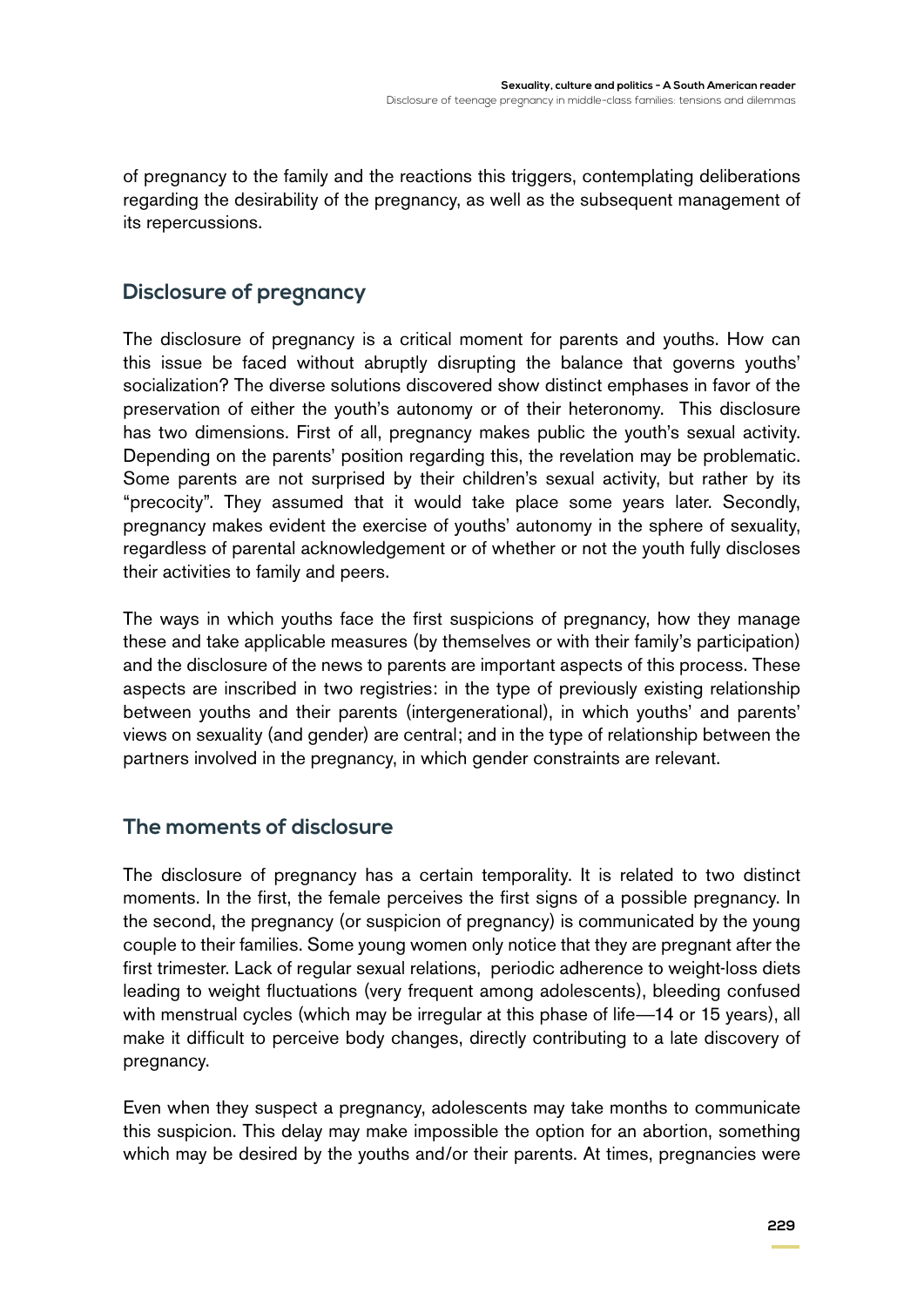only discovered when they were well along into their second trimester. Abortion, in these cases, would require a micro-cesarean section, with significantly increased risks to the pregnant woman.

As is the case with the relationship between sexual activity and contraceptive use by youths, their perception and confrontation of pregnancy are also situations which are inscribed in growing and learning about responsibility and autonomy. These youths are in the process of self construction, learning about relationships with parents, peers and sexual-affective partners and, through these, learning how to become adults. This trajectory may involve advances and setbacks in terms of youths' taking responsibility for their own actions.

An example drawn from the study reveals interesting aspects of the relationship of youths with their parents. One young man was 15 years old when he started to have sex with his 13-year-old girlfriend, in his home and without his parents' permission. After receiving warnings from his mother, he was confronted by his father, who threatened to tell the young woman's father about what had happened. The young couple discussed the situation and concluded: "Ah, we have our own lives, why would we want to listen? We do what we want. We own our own bodies, you understand? I ignored what my father said to me."

Some time later, when talking about the pregnancy, this boy's mother reprimanded him for not taking the necessary care and wearing a condom. At that moment, the youth took a different stance from that which he had expressed before, exempting himself from responsibility for the pregnancy, since it was unplanned:

> She [mother] spoke to me when she took me to school: "A child costs a lot of money. Do you think it's that easy?" I said: "Well mom, I really didn't plan anything. Do you think I planned this child? I just didn't use protection. I had the knowledge and didn't prevent the pregnancy because I really don't like wearing condoms". That's why I sometimes didn't wear one.

During the first moment of tension, when he was reprimanded by his father, the young man contested his father's authority and hierarchical position, ignoring his warning. During the second, reprimanded by his mother, he submits to her authority and hierarchical position, taking a subordinate place in the family relationship. This dislocation between firmer positions indicative of the autonomy of their own person and more subordinate positions revealing heteronomy, is not rare in adolescents' and youths' socialization. They are part of the inherent dynamism of family discussions and negotiations.

For their part, parents also do not know how to approach their children regarding delicate themes such as pregnancy, or sex. Although suspicious, they may not confront their children directly regarding the subject. This also contributes to delays in recognizing the pregnancy.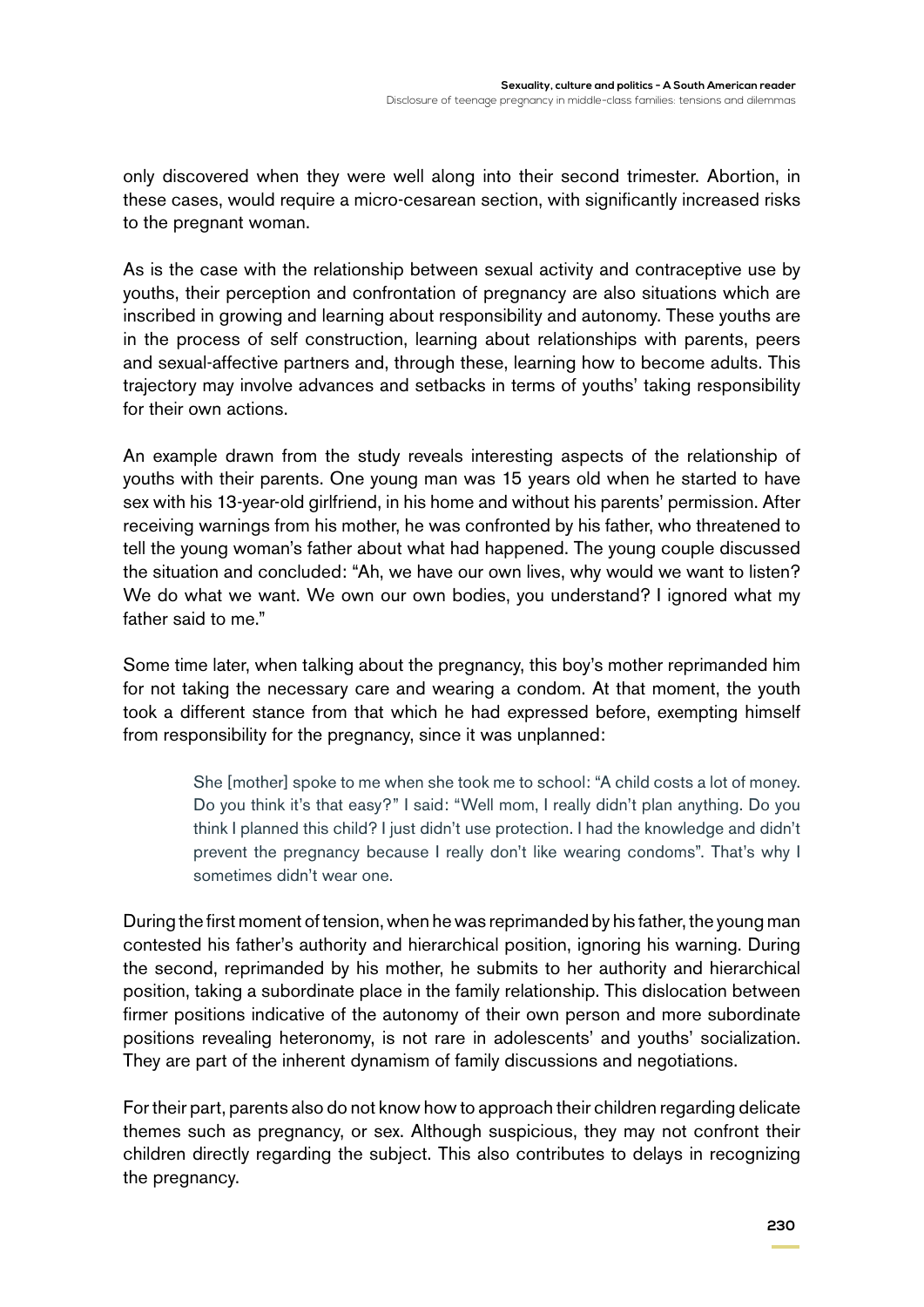#### **Parents' reactions**

It is interesting to note how the contexts of family socialization and the affective relationships between the members of the young couple engender specific modes of disclosure and reception of the news of pregnancy. Although pregnancy is not something that is alien to either the youths' or their parents' symbolic universe, the process of revelation follows diverse paths according to the type of relationship established between the two generations.

Some young women share their suspicions of a possible pregnancy with their partners straight away, sharing their distress and discussing the decisions to be made. Young men may not immediately pay attention to the fact, in the hopes that expectations might be reversed. One young woman stated that she had been experiencing bleeding and indisposition, but when she talked to her partner about the possibility of pregnancy, this hypothesis was always relativized by him. When young women feel at ease talking to their parents, these suspicions are shared with the mothers, who then take part in the process. In the case of one young woman, her mother found out about the pregnancy before the boyfriend because she was the one who picked up the exam's result and communicated it to her daughter.

Regardless of what their stance is on the issue of abortion, all youths relate having passed through difficult situations, either alone or with their partner or family, upon receiving the news of the pregnancy. As soon as they found out, some young women became determined to have the child regardless of the partner's opinion and before telling their parents. These women state, however, that knowing that their partners and family members would support them in that decision was an important impetus in carrying the pregnancy to terms. Some young men favored abortion, but respected their partner's decision, standing by their girlfriends. Only one of the young women, who became pregnant by a friend with whom she occasionally "hooked up", did not get his support or his acknowledgement of paternity. She received support from her family in her decision to have the baby, but states that her friend did not receive the same support from his family. As to the young men, although they were all shocked by the news, they tended to decide upon how to deal with the pregnancy together with their partners. They also, in general, respected the partners' decisions in those cases where there was disagreement.

Youths emphasize the importance of parental support, which affords them security and assistance and is decisive to the acknowledgement of the pregnancy and its repercussions. The family's first manifestations when faced with the pregnancy are equally delicate. The way some parents react to the news reveals the dilemma they undergo regarding recognizing autonomy and affirming heteronomy in their children's upbringing. The following statement given by the mother of a young man (18 years old) whose girlfriend became pregnant is illustrative: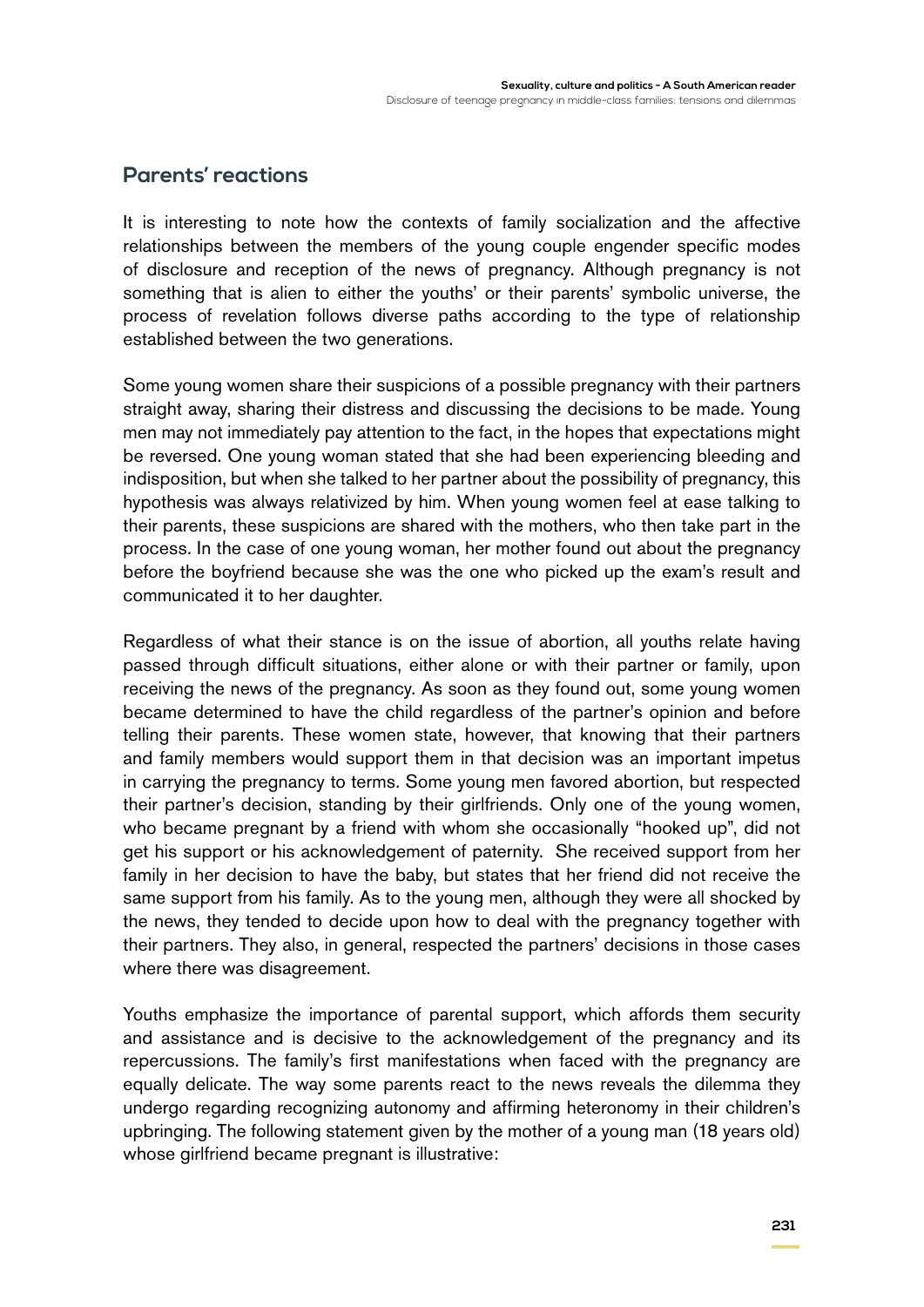I think of these things [the possibility of abortion]... I remember I thought about it very clearly when they told me. I was still... I still thought to myself: "Anything I say now has to be really thought through because I'll have the rest of my life to regret what I said". No one forgets what is said, especially in a serious moment [like this]. So I didn't reprimand. I even congratulated them. What's the use? It's already inside: the cake has been baked [laughing]. So now it's time to celebrate, right?

In general, parents' first reaction, like their children's, was "surprise", "astonishment", "despair", "fright" and "shock". Another mother says she was not resigned to the news: "Everything came crashing down upon me." She had difficulties accepting the pregnancy, was "ashamed" of it and hid the fact from friends and neighbors during her daughter-in-law's first months of gestation. She even distanced herself from her daughter-in-law. That conduct was unusual, however, among the families that were interviewed. Although reporting that the news of pregnancy had an initial impact, some parents were quickly able to repress their apprehension with regards to their children. Despite claiming to be "upset", "worried" and "anguished", they still supported their children without censuring or reprimanding them to any great degree. Several youths claimed to have been surprised by their parents' understanding and/or supportive reaction, when they had expected a more explosive response to the news. Parental "upbraiding", "scolding" or "accusations" did not occur systematically and, when they did take place, tended to fade over time.

Generally speaking, there are four types of initial parental reactions to children's pregnancies. This classification should be understood as an exercise which privileges certain elements without, however, reifying them.

A small group of parents showed themselves to be more "incisive" in their *a priori* support of abortion as a solution, not being resigned to the perspective of an early pregnancy and its consequences for their children's future. Of these, some were already unhappy with their children's affective relationships, disapproving of their chosen partners. A second group showed to be resigned to the pregnancy, although they had considerable difficulties in accepting it or reprimanded their children for their behavior. In these latter cases, two elements, associated with censure contextualize this "conformist" stance: religious affiliation and disapproval of the daughter's boyfriend as a drug user. A third group of parents (of young women, exclusively) had an "optimistic" reaction to the news of pregnancy, privileging the event's positive side instead of its negative connotations and their concerns for their daughters' futures. In these families, unlike the others, the news did not surprise the parents because they were aware of their daughters' suspicions, except in one case in which they were certain the daughter was using contraceptives, ruling out the possibility of pregnancy. The fourth group includes most families in a "moderate" position. Despite their judgments regarding the pregnancy, they acknowledged that their children already have a separate identity that should be respected, even though they felt that the children were still in the process of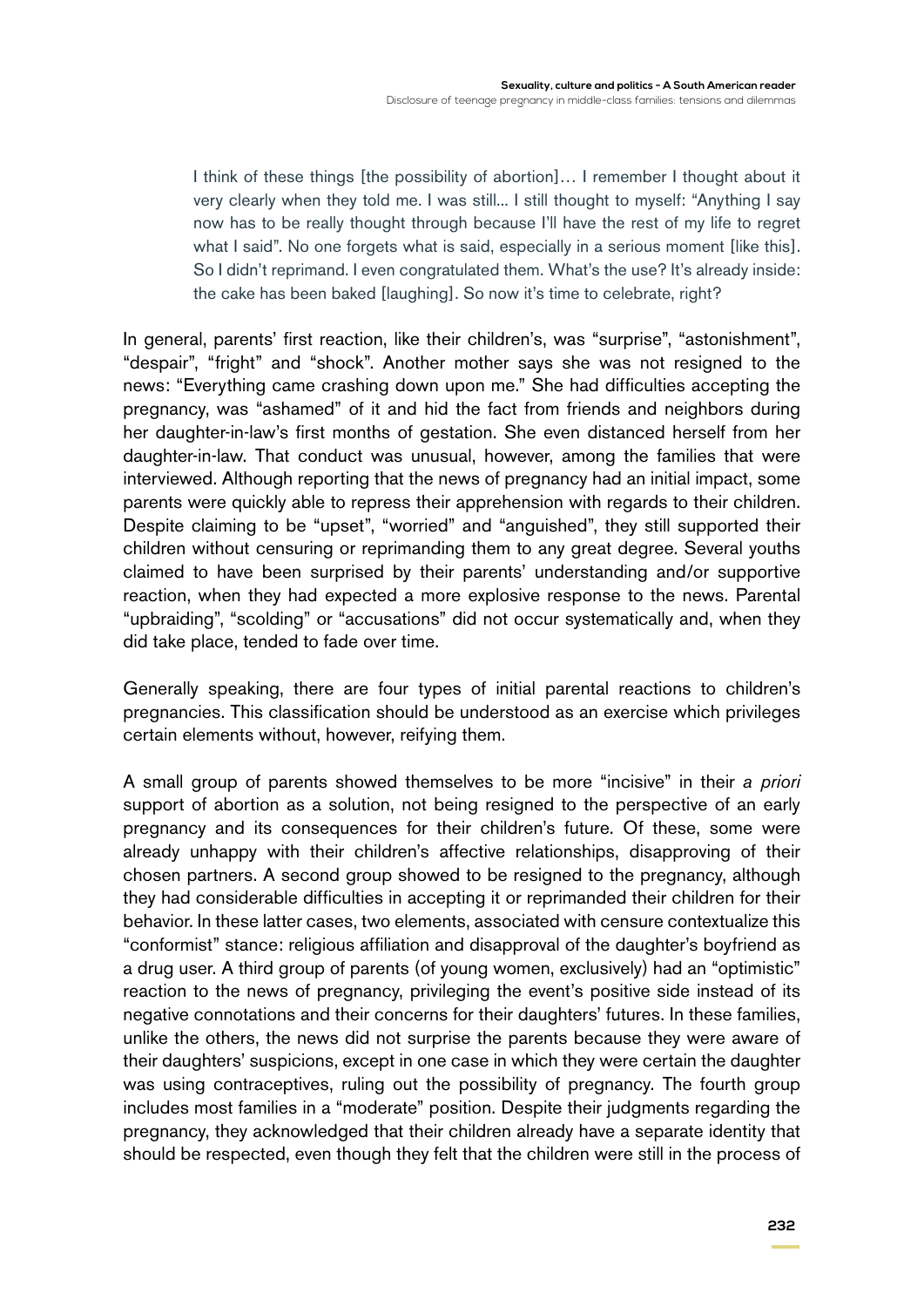being socialized. They thus admitted that their children were beginning to have a life of their own and that the pregnancy was part of the individualization process then under way. Regardless of the type of evaluation of their children's behavior and relationships, or of their concerns for the future, these parents adopted an understanding stance. They believed that, in spite of their youth and dependency, their children already had certain autonomy. They incorporated the pregnancy into their views as an undesirable risk, which was nevertheless an inherent part of the youths' sexual activity. Although not all parents in this group explicitly admitted to being in favor of adolescent and youth sexual activity, none expressed open opposition to it. Some mentioned that it would be hypocritical to not accept their children's sexuality, due to the attitudes they themselves defended in their youth. Astonished that contraceptive and condom use are not an unconditional rule for the current generation, these parents are aware that today's youths are nevertheless at risk of pregnancy. These parents seek to promote the conditions for their children to take the necessary decisions regarding sexuality, together with their partners. They seek, thus, to respect their children's capacity to make decisions.

The designation of this parental stance as "moderate" should absolutely not be seen as something that mitigates the tension permeating their relationship with their children with regards to the decisions that must be made due to the pregnancy. It means that the parents make an effort not to decide *for* their children, in their children's place. They must, at times, wait longer than they believe necessary for their children to make decisions about whether or not to have the baby, whether or not they will remain in their homes, whether they will continue in their relationship (in the case of those relationships that were going through crises), whether they will join their partners and live elsewhere, whether they wish to work or prefer to continue with their studies, etc. This delicate process is shot through with apprehension regarding their children's futures, though these parents acknowledged the pregnancy as a necessary step in their children's individualization. The parents' availability to support their children depends on the families' conditions, varying according to the home's physical space and parent's financial and occupational conditions. Obviously, the youths' decision process is not exempt from family influences. The youths claim to know their parents' views and expectations and they weigh these against those of their partners. They also make an effort to construct their own decisions, however, aware that these are determined by their dependency on their parents. Some outcomes indicate that certain youths express a "realistic" attitude in their decisions, taking into account their family's conditions for support and constraint. In others, changes in youths' plans—particularly with regards to movements between the two available parental residences—constitute a process of experimentation in the sense of ascertaining where they feel to be in the best conditions to raise their children and lead their own lives.

The disclosure of pregnancy to the family triggers several conflicts. Mothers are almost always informed before fathers. At their children's request, they inform their (ex-)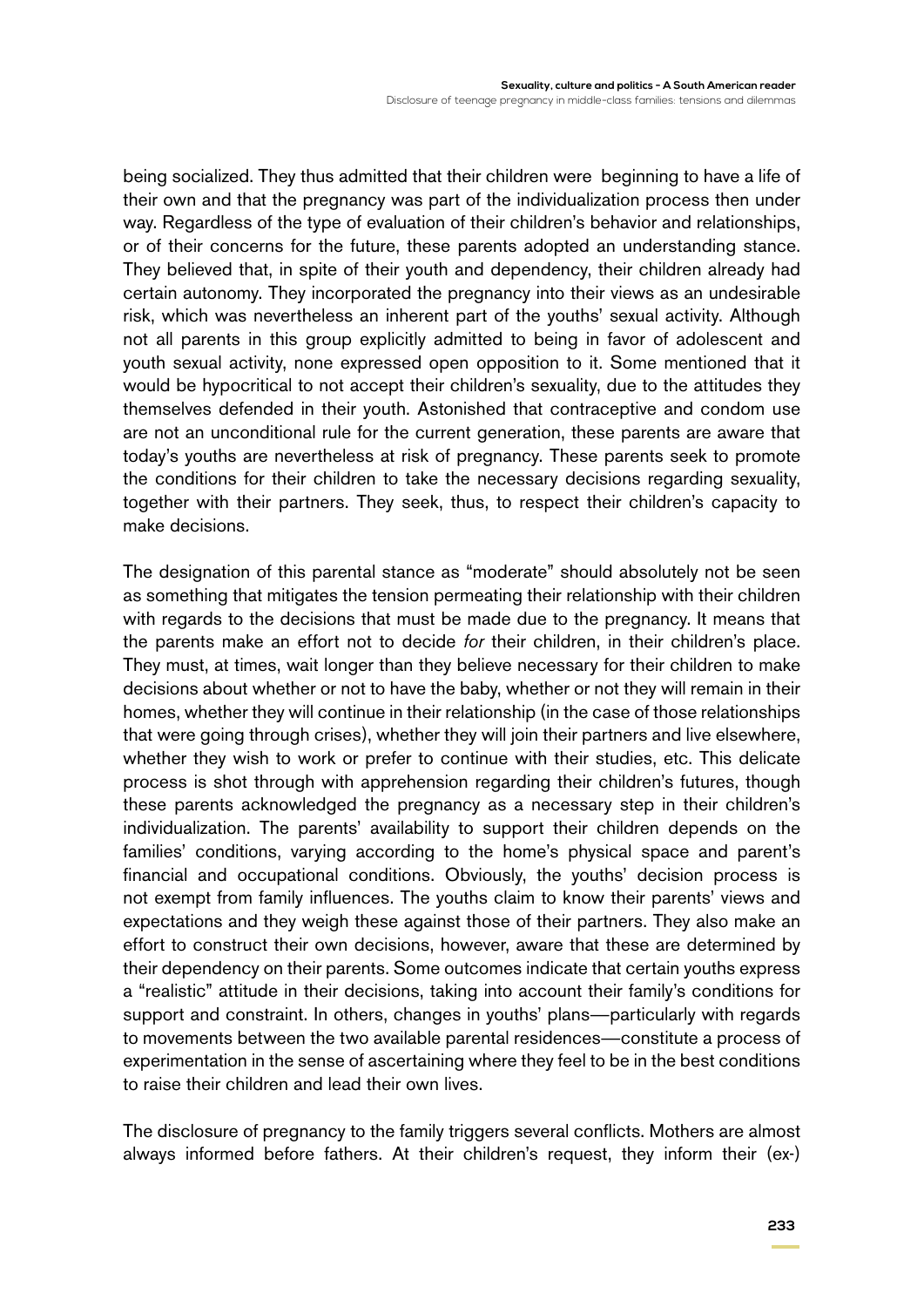spouses about the pregnancy. Few youths were close to their fathers at this moment. Upon hearing the news, one father phoned his son during a vacation trip. Another accompanied the mother when she gave the news about the pregnancy to her daughter. Two youths (one young man and one young woman) stated that their fathers stopped talking to them for months after they found out about the pregnancy. One of them even hid his daughter's pregnancy from his colleagues at his workplace, only making it public when his boss told him—euphorically—that his own daughter was pregnant. Some separated mothers stated their ex-husbands chastised them for not imposing limits upon their children. There is also the case of one father who felt "guilty" about being separated and distant from his daughters. Upon receiving the news, he became worried about his mother's reaction, believing that she would certainly reprimand him and affirm that there was a direct link between the granddaughter's pregnancy and the parents' separation. As the news of the pregnancy of an adolescent child spreads through a family, this may trigger a review of the family's own trajectory, along with increased scrutiny of the child's partner's family environment.

#### **Kinship networks: challenged upbringing?**

Besides managing the fact of the pregnancy within the family, with regards to siblings and fathers, the youths' mothers must also announce it to their parents. The grandparents are not always understanding of their adolescent or young grandchildren's generation. Many mothers mentioned criticisms made by the older generation with regards to the supposedly excessive freedom granted by the parents to their children. Many mothers were also reprimanded for the way they raised or are raising their children. Since intergenerational changes have become very striking over the last decades, the parents' generation occupies a delicate position, intermediating transformations that have occurred in their children's generations with the more conservative views typical of their parents' generation.

In short, none of the informants from either generation believes that the pregnancies occurred at an appropriate moment. To the contrary: all informants claimed that parenthood was occurring at an inconvenient juncture in the youths' and families' lives. However, the news of pregnancy and its reception should also be analyzed from the viewpoint of its impact on family events. Although it generally is initially seen as a negative impact, the birth of a child may be reassessed in relation to other events such as the death of older relatives (or the possibility of these deaths), serious illnesses, or a mother's previous abortions, among other events.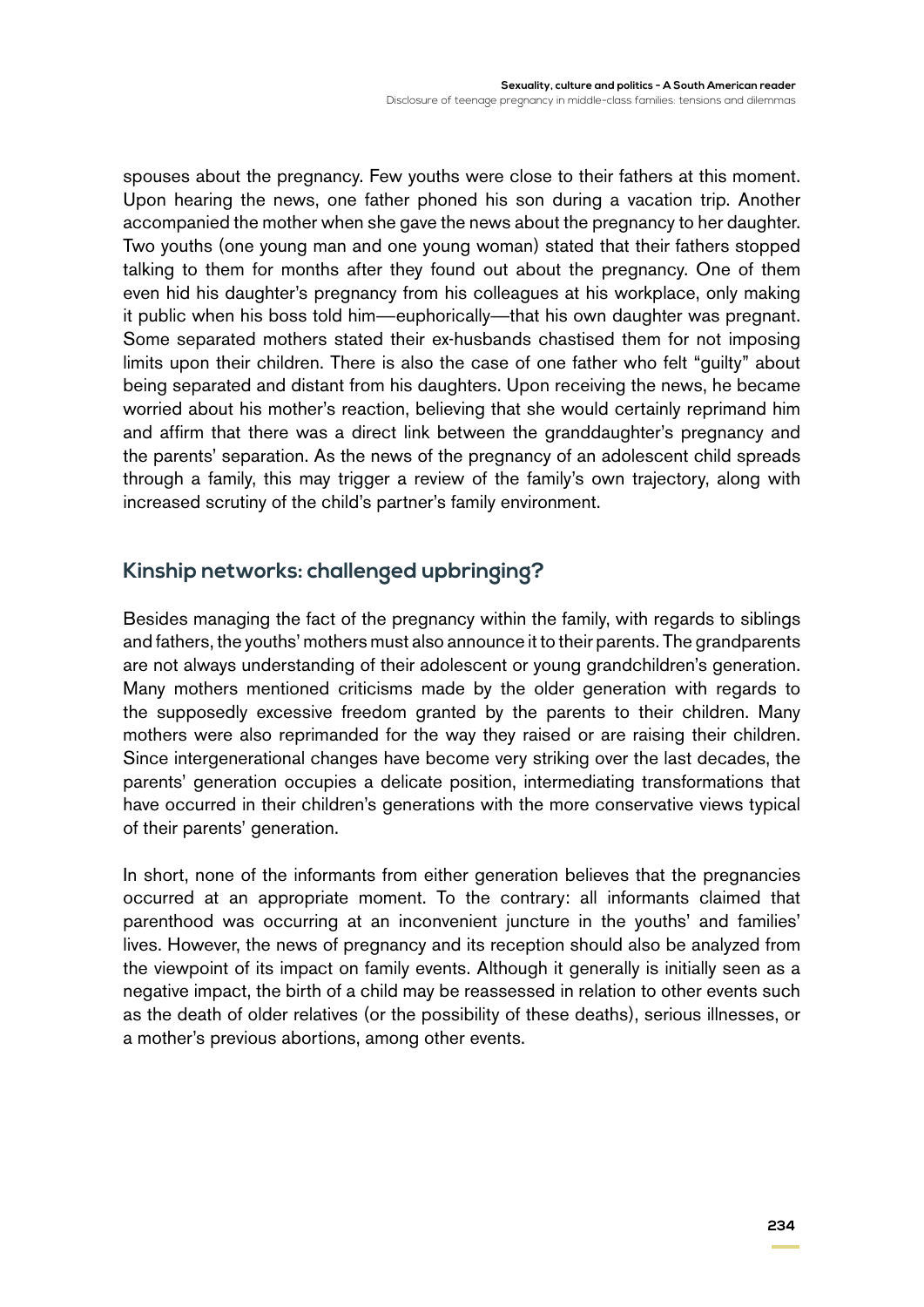#### **The decision to carry the pregnancy to term**

Once the pregnancy has passed the possibility of abortion, youths' and parents' positions condense dilemmas and decisions that will reverberate in the family's future. Each, in their own way, expresses the difficulty of their particular position, as either an adolescent child or as the father or mother of a youth who has become pregnant / got another youth pregnant.

#### **Family deliberations**

In many cases, reflection upon whether or not to carry the pregnancy to term did not take place in any significant way. This was for different reasons. Upon finding out about the pregnancy, some young women never considered abortion, being determined to have the child. Among the young men, some mentioned the option of abortion, but claimed that it was not debated by the couple because the young women were against it and the young men respected their position. Other young men were, like their partners, against abortion. The young women's parents shared this opinion. At the extreme opposite pole of the spectrum, there were youths who were in favor of abortion from the start and the possibility of this alternative was shared with their parents. Later, this alternative was ruled out due to the advanced stage of the pregnancy.

When the children's first manifestations about the pregnancy coincide with their parents' stance, there was not much to discuss. The debate moved on to other decisions, related to the youth and the future grandchild. In this sense, there was an agreement between the generations about a central decision which mitigated conflicts. Some mothers claimed to have felt relieved when they found out that their children had decided to keep the pregnancy because they had decided to support them in all circumstances but, inwardly, did not wish to face an abortion. They acknowledged the complexity of the decision that their children (still understood as very young) would have to make, stating they did not wish to be in their children's position.

When the youths did not have a previous position regarding abortion, the decision was almost always made along with the families. The discussions between the young couple and between them and their parents mediated it. In some contexts, there was a dialogue between the families, especially the mothers, which preceded any decisions regarding the course of the pregnancy. In other cases, that dialogue followed the definition of the choice by the young woman's family and concerned arrangements regarding the grandchild's birth.

Abortion was suggested by the parents' generation as a solution, without being imposed on youths or their partners. Some parents, although opposed to the option of carrying the pregnancy to term, respected the youths' decision. Youths stated they felt safer going through with the pregnancy when they had their parents' support.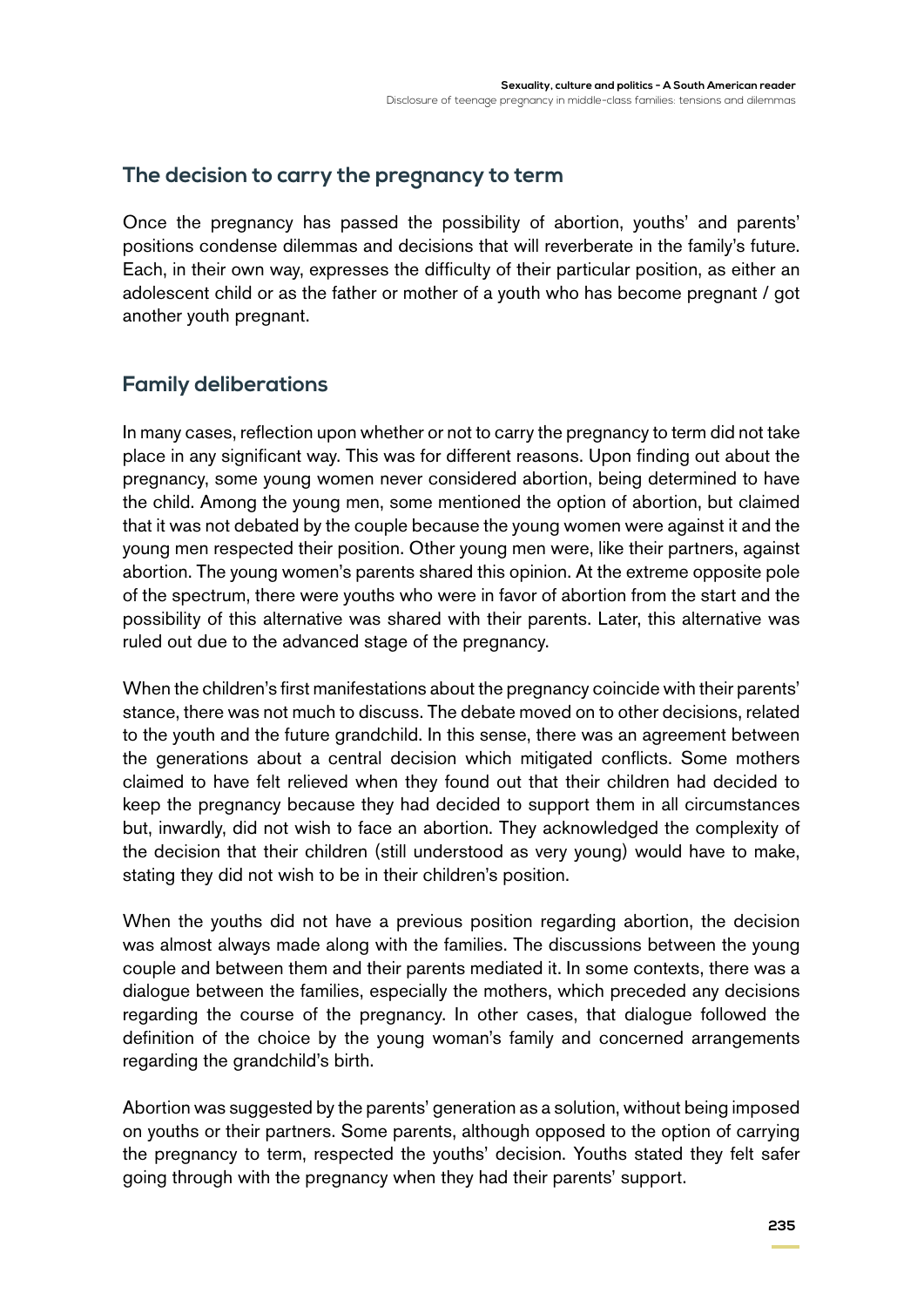In some families, abortion was evaluated at length by parents and discussed with youths and experts, especially in the risks of carrying it out during the second trimester of pregnancy. In another, abortion was weighed against the fact that the woman was very young (14 years old) and wished to have the child, despite her age. Her choice was respected by the adults.

The pregnant youth's or couple's decision-making process undertaken with their families' support—whatever the final choice—tends to give structure to the youths and provides a reference in this troubled moment. Facing the process of decisionmaking is part of the youths' individualization and gradual acquisition of responsibility and autonomy, although the young couple is generally still not fully aware of all the subsequent repercussions their decision will have.

When there are disagreements between youths' desires and those of their parents, the conflicts tend to be aggravated. This is because whatever the youths' choice may be carrying the pregnancy to term or having an abortion—they know they will not be able to carry it out without their families' help. In some families, the young woman's desire to have the child, shared by her partner, was not enough for this decision to prevail. As some youths became indecisive and fearful, they also became more vulnerable to the opinions of family members and doctors called upon to give an opinion.2 Adopting the solution they considered best for their children, some parents manage to convince youths to have an abortion and, at times, they were able to impose that alternative. Two young couples claimed to have been relieved by the fact that abortion was impossible, given the pregnancy's advanced stage. In one case, pressure came from the young man's mother; in the other, from the young woman's. The young woman who had an abortion against her partner's wishes due her parents pressure then became pregnant three months later. She was aware that, in this case, abortion was not an option due to medical restrictions on a second abortion within a certain time period.

This extreme situation illustrates the tension that permeates the process of youths' socialization in the face of pregnancy. The youths may decide by themselves or with their partners, but they will have difficulties putting those decisions into practice without their parents' consent. The parents, in turn, may consider one option to be preferable to the other, but it becomes increasingly difficult to impose their views on their children. Many injunctions are present in current intergenerational relations and respect for children's privacy and autonomy tends to be a prevailing norm in middle class social segments. If there is a disagreement between the generations regarding the resolution of a pregnancy, parental strategies for convincing their children must become increasingly subtle.

<sup>&</sup>lt;sup>2</sup> Parents may resort to medical experts in order to help convince their children, both to keep the pregnancy and to have an abortion. Aside from the case depicted above in which the abortion solution prevailed, another interview from the GRAVAD study reported a young woman who stated that her mother, a nursing technician, was against abortion. She took the young woman to have an ultrasound as a part of a strategy to convince her against termination. After the exam, the young woman, moved by the fetus's heartbeats, chose to carry the pregnancy to term.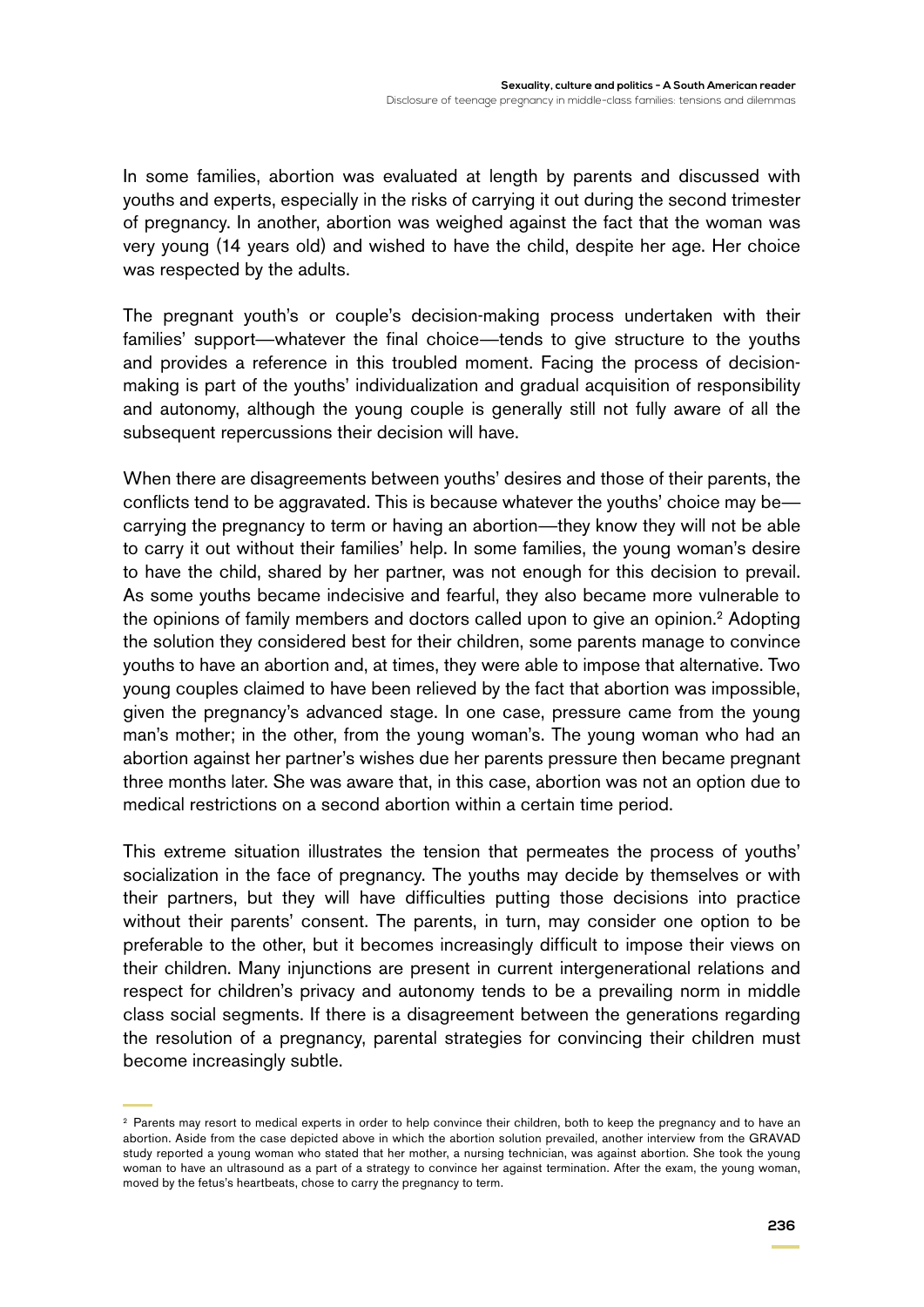As difficult as an adolescent pregnancy can be, both decisions—abortion or reproduction—may be incorporated into the process of constructing youths' identity, when these are lived as alternatives chosen and taken on by them and not imposed by others.

#### **Family management of the consequences of pregnancy**

After the decision to carry a pregnancy to term is made, youths evaluate whether they will make changes in their lives in terms of school, work, bonds with their partner, or residence. These considerations take on a distinct tone according to gender. From the earliest stages (concerning the decision whether or not to carry a pregnancy to term), gender differences were present in these dynamics without, however, becoming a significant obstacle. In most cases, young women were the protagonists of their decisions. In some cases, their decision coincided with their partners' expectations and in others there were disagreements. The young men accepted the young women's choices, however. When the young women didn't take the lead in the decision-making process, the protagonists became the parental generation, especially the mothers, reaffirming the appropriate gender of the leading actor in this process.

Gender differences between the young couple became more striking starting with the choice to carry the pregnancy to term. One concrete issue contributed to aggravate conflicts between the young couple: pregnancy aggravates the condition of dependency (material, financial, affective) upon parents. The relative autonomy attained by youths up to that point becomes vulnerable when faced with the constraints imposed by a child's upbringing and care, negotiations between partners and the conditions for support established by parents.

Some of the repercussions of a pregnancy may be contemplated within a generational perspective, especially when it comes to the types of support offered to children and to the gender perspectives that preside over the (dis)agreements between the members of the young couples.

#### **Types of parental support**

Two types of family support to youths were identified: one found in most cases and one discovered in only a single case. The fact that this last type of support is not representative does not render reflections about it unnecessary. On the contrary: it serves as a parameter for internal comparisons of the group under study, suggesting different emphases.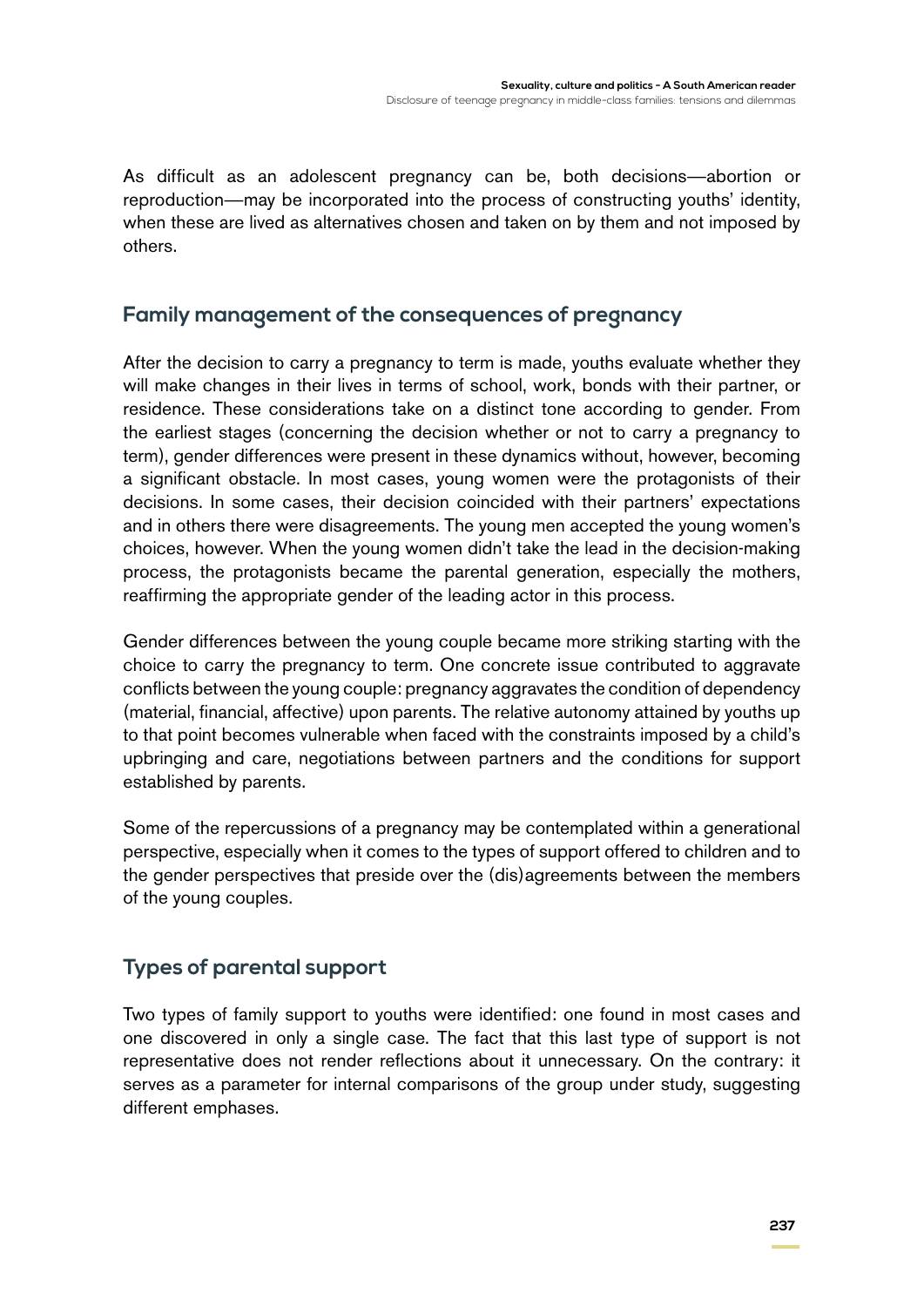## **Preservation of youths' autonomy**

The first position seeks to enhance the construction of youths' autonomy, even if at the expense of prolonging their dependency upon the family. Prioritizing youths' personal development implies maintaining the youths' projects that had been formulated prior to the pregnancy. The challenge here is in incorporating the birth of a child (and grandchild) into the socialization and individualization process already under way. This option favors youths' self-realization, insofar as they will have the freedom to decide and evaluate how to reorganize their lives around the baby, although the burden of actually raising the child may in fact fall upon others. In many cases, the youths continue in school and there are no great changes in their plans besides a more intense mobilization of their entire family group around the needs of the new infant. Some changes in youths' school trajectories due to pregnancy occur, however. These are: switching to night school; moving study to the so-called *supletivos*, which shorten the time in school required for a diploma<sup>3</sup>; delaying university entrance from the first to the second term; redefining the institution in which youths intend to pursue their higher education, due to restrictions on entry of youths with children (in military schools, for instance, such as the Military Institute of Engineering). For those youths already in university, changes may involve: reduction of the number of subjects per term; temporary interruption of paid intern work; delay of internships or foreign exchange programs, etc.

#### **Emphasis on youths' submission**

The parental position that contrasts with the previous one, found in only one family, is not predominant but is certainly revealing of the complexity of managing the process of children's socialization in middle-class families faced with early pregnancy. The type of support for the children in a teenage pregnancy is always related to the strategies adopted by parents in raising their children. The previous perspective—designated "contractualist" by Kellerhals et al. (1992)—favors intergenerational negotiation even in the adverse context of a pregnancy. The other perspective emphasizes the daughter's subordinate and dependent position, highlighting her heteronomy. This might be labeled the "statutory" perspective. Since the parents were already unhappy with their daughter's attitude, the pregnancy made it even harder for them to acknowledge and promote her autonomy. Heteronomy was affirmed under the argument that the daughter's was "irresponsible", with serious consequences for the family. The family group currently provides support for the young woman to raise her child, but under the condition of her subordination to the family's rules.

In the family view that promotes youths' autonomy, the youth's status as father or mother is not reified as the main marker of their social identity. The birth of a child does not, in fact, alter their social status. They still occupy the same position in their family of

<sup>&</sup>lt;sup>3</sup> The U.S. American equivalent would be studying for a GED. (Translator's note).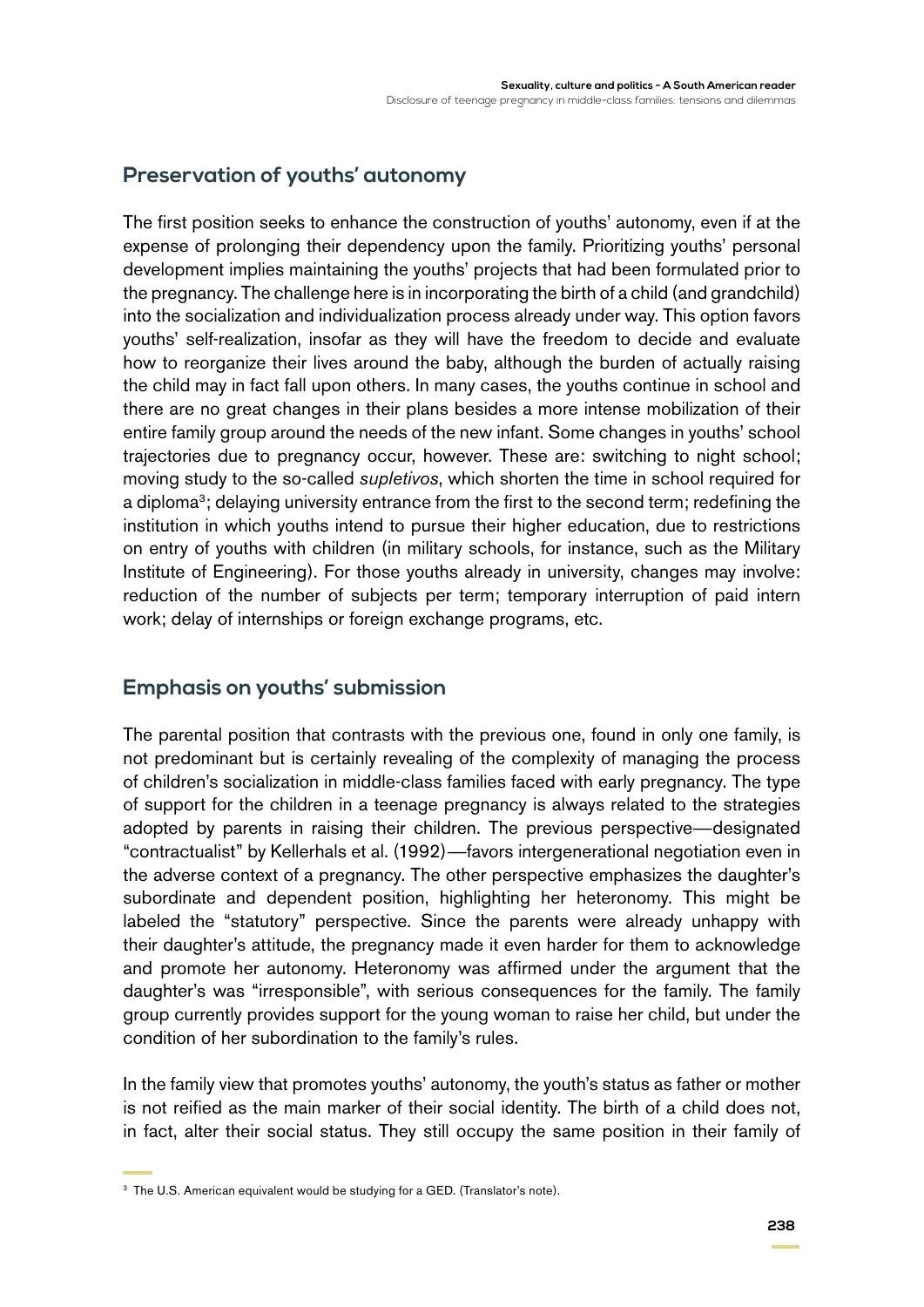origin. A third family nucleus resulting from the pregnancy is not constituted. Unlike the case in poorer segments of Brazilian society, the child is not a decisive marker that alters the social identity of the young parents, changing them into "providers", "family men", "housewives", "family mothers" and redefining their social position in the space in which they live (Borges, 1999; Cabral, 2002; Costa, 2002; Desser, 1993; Duarte, 1986; Heilborn et al., 2002; Le Van, 1998; Vilar e Gaspar, 1999). Among the middle classes, the birth of a child is subordinated to the process of the youths' individualization. All other markers of their identity—playful, student, youth, dating and engaging in affective and sexual experimentation—are promoted along with the recent parenthood. Certainly, the fact that the youth is a parent aggravates demands and conflicts within the intergenerational relationship, making it more complex. New negotiations must be carried out between youths and their parents so that they can make caring for the newborn a viable project. Several conflicts occur in the family, centering around the young women not doing their chores, for example; or around the fact that the new child (the grandchild) is raised with the other children in the household (the youth's parents' other children). The youth's partner may also end up living closer to the family, leading to misunderstandings, discussions, jealousy, annoyances and diverse fights. However, in spite of these disagreements, the parental decision that the birth of a child should not impede the plans for the youths' trajectories prevails.

In the parental stance that advocates youths' heteronomy, pregnancy opens a parenthesis in the process of individualization. The imperative becomes the young woman's "obligation" to raise her child. In this case, socialization is understood as having presented previous problems due to the young woman's "irresponsibility" regarding the construction of future perspectives for her emancipation. Additionally, the family in question struggled to provide their daughter with the necessary financial and physical support necessary for her to resume her trajectory of individualization (attaining autonomy and independence) through returning to school. Although the young woman displayed an interest in reformulating her plans, her parents continued to have difficulty in trusting her with autonomy. To the contrary: they repeatedly affirmed the heteronomic dimension in the young woman's socialization. Negotiations became even more difficult because the youth and the parent's were in disagreement.

#### **Worsening of conflicts between members of the young "couples"**

Since pregnancy occurs unpredictably and without planning, youths only gradually assimilate this fact. However, this relatively difficult acceptance of pregnancy or parenthood, shared by both sexes at first, becomes very distinctly distributed in later months. As the pregnancy progresses, youths' discourses on maternity or paternity and their relationship tend to differentiate according to gender.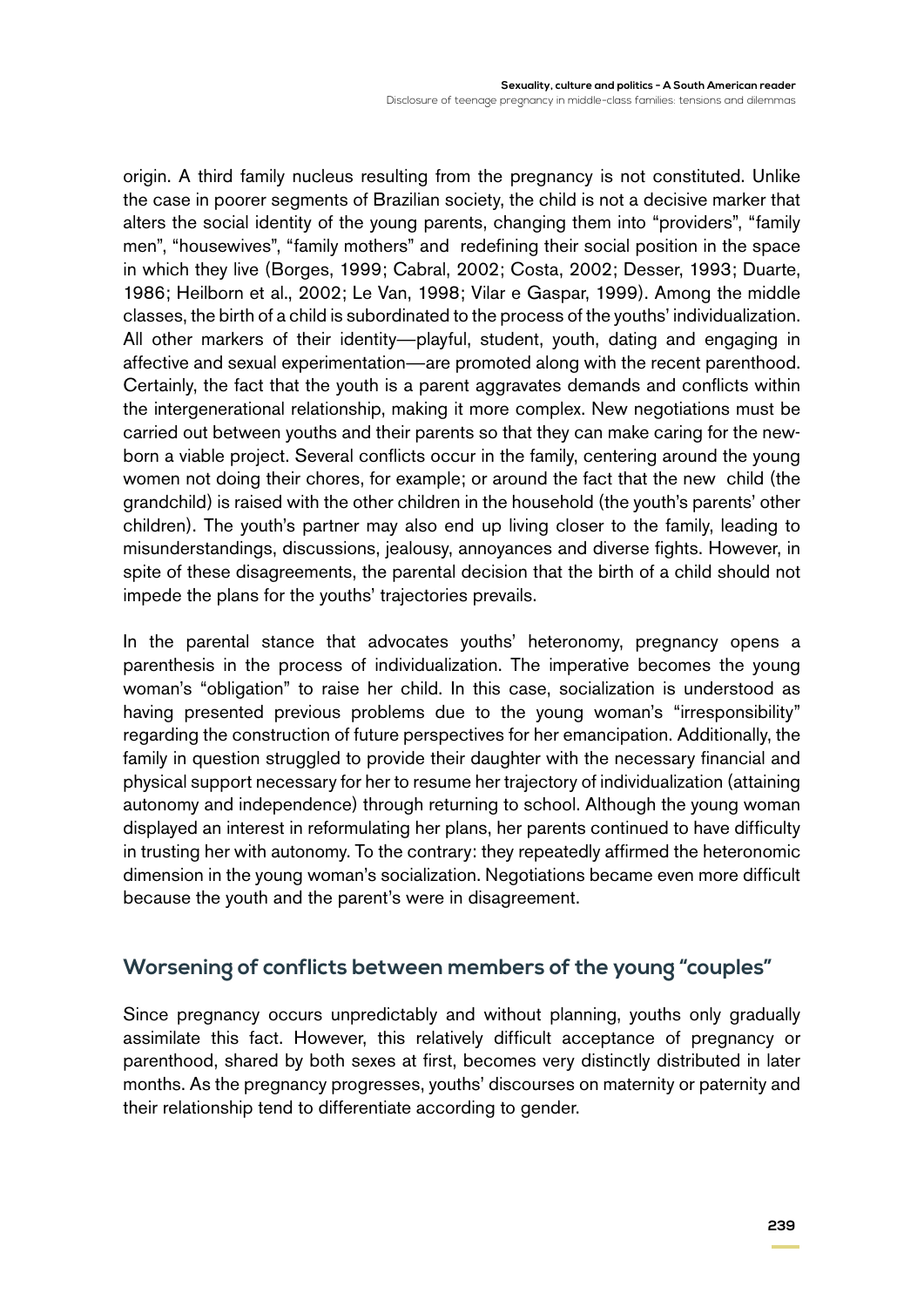#### **The female perspective**

Women generally refer to the mismatch between female and male perceptions of pregnancy and its consequences for everyday life. They complain that their boyfriends learn more slowly about the changes that a pregnancy introduces in the parents' lives. They feel alone regarding decisions about and caring for the child, a gap that is counterbalanced, in many cases, by their mothers' support. An 18-year-old woman referred to her conflicts with her boyfriend (20 years old) during pregnancy and after birth as being in part due to the difficulties of his acknowledging of paternity. She used the expressions "to press", "to put pressure on", "a little push", as necessary incentives for receiving greater support from her partner:

> At first he said, "Let's live together". That kind of euphoria. But later, things happened and he got sort of dizzy with everything. That was very difficult for me. The hardest part was my relationship with him. More than with the baby.

Another exemplary situation of the impact pregnancy can have on gender tensions relates to continuing the relationship. The effect of the child's presence among young couples may be illustrated by one young woman's account. She received a bouquet of red roses from her boyfriend on a Friday night when he had not gone to sleep with her and their child, as he generally did. She said that the flowers were proof that he must have a "guilty conscience", since the couple had recently fought over the fact that the child curtailed their individual freedoms. According to the young woman, the cause of the fight was that the young man wanted to go out to meet friends at a pizzeria close to his university. Changes in peer sociability, which maternity makes more significant for women than for men, are an intense point of debate between the members of the young couple. Unfortunately, this point cannot be fully discussed in the present article.

Another theme of the disagreements that arise between the young members of a couple (or between them and their families) has to do with how to share the expenses of pregnancy, birth and a child's education. One young woman related that she had significant disagreements with her boyfriend regarding her hospital expenses. Although her father could financially support her, she demanded that her boyfriend contribute a certain amount of money as an expression of his commitment to her and the baby.

Difficulties between partners can also refer to the couple's sex life. One young woman stated that her boyfriend became distant after the pregnancy, both sexually and affectively, leading to their break up approximately one year after the child's birth. She found it difficult to face her boyfriend's lack of sexual interest. He was still very "frightened", and demonstrated difficulties in perceiving her as a "woman" and not just as his child's "mother". The "love" between the couple became "fraternal". Currently, she states that both her and her partner have overcome their past conflicts ("gotten over sexual commitment"), becoming close friends.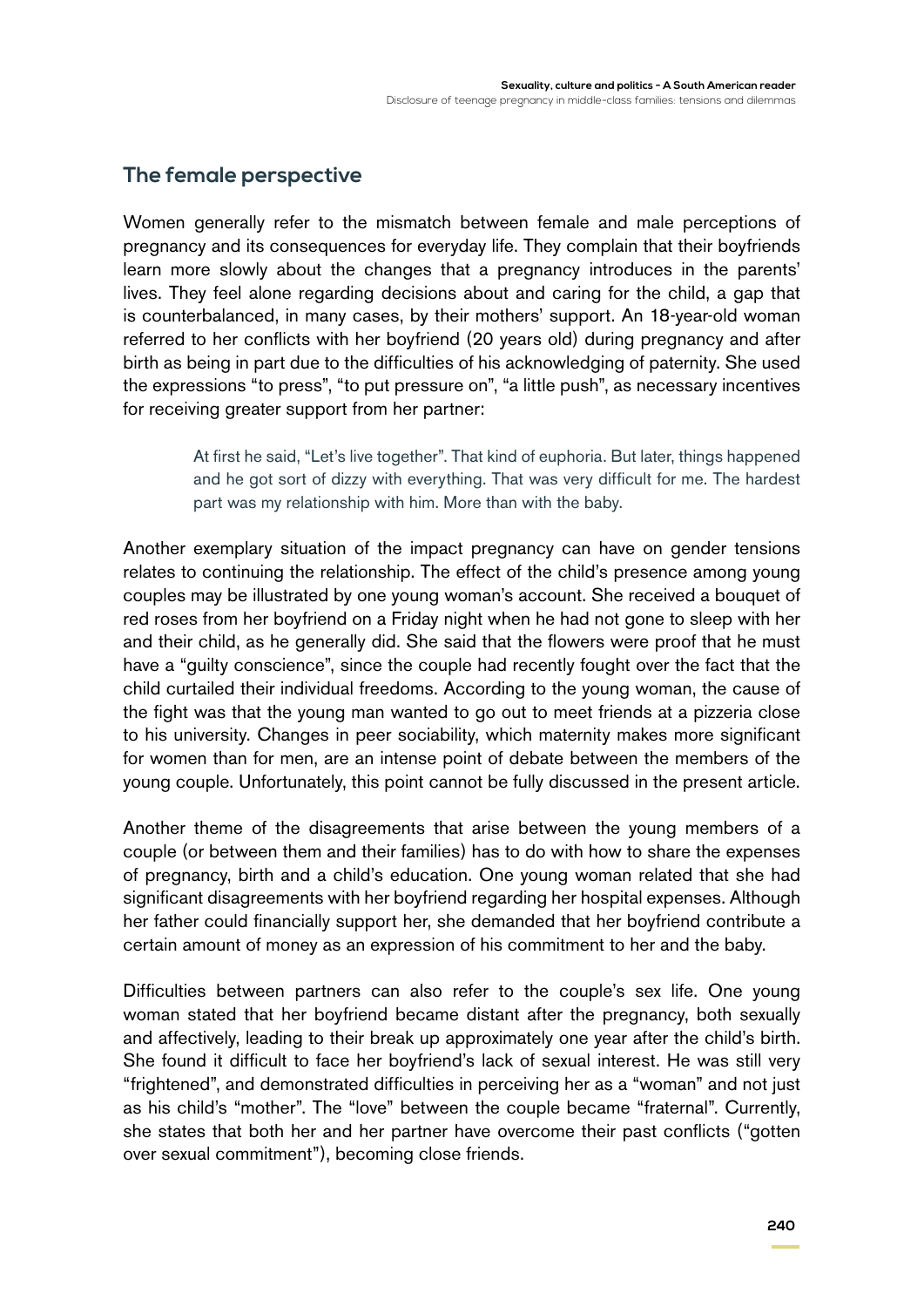In short, there is a divergence in the way the partners' processes of socialization and individualization are redefined with the child's birth. Young women believe that, in practical terms, they tend to face up to parenthood more than young men. While highlighting their family's support, without which they could not take on their new responsibilities, these suggest that female acknowledgement of maternity is more expressive than that shown by their boyfriends. According to this young female discourse, male engagement in affective support for partners, paternity and the division of care for the child leaves much to be desired. The division of expenses between youths and/or their families is also a matter of disagreement and negotiation. The male partner's management and organization of everyday life does not systematically include the child as a priority, as this 19-year-old young woman complains:

> The responsibility frightens him. He's very afraid of growing up, because it leads to a bunch of new things. You have to give some things up. You gain a lot, but you also have to give up many things. To him, it's still hard to give up messing around, having fun, inconsequential behavior, like: "Oh! I'll do whatever I want, when I want!". Not having a commitment to anything. You know. That is actually difficult for him. Having to worry about something. I have to study because I have to graduate in order to work, to give my child a good life. I won't always be dependent on my parents. I have to organize my calendar, my schedule, because I have to go take care of my child, you understand? He still can't. To him it's very difficult to take on the responsibility of growing up.

Although female complaints may not always be explicit, some difficulties may be deduced from how they manage everyday life. Some young women chose to stay at their parents' home during the week, spending the weekend at their boyfriends' house. In managing everyday life, then, the moments these young women choose to fully share with their boyfriends are those involving leisure or vacation activities. One young woman who moved to her boyfriend's house due to lack of space at her home complains she was very much alone. Later, she returned to her family. This arrangement highlights a form of organization of gender relations between the youths: domestic care is anchored in the female residence and distributed among the woman's family while leisure activities are carried out together with boyfriends.

When the young woman's family does not approve of the relationship, it suffers pressures and restrictions, possibly leading to temporary separations, and the interdiction of the son-in-law's presence in the home. This situation leaves young women in a very delicate position. On the one hand, they must rely on their families, because that is where they receive the most support and spend most of their time. On the other, they must also spend time with their boyfriends, who are unwanted by their parents.

Most young women show that they are aware of the gender differences in their relationships with their partners, bringing up several situations in the relationship in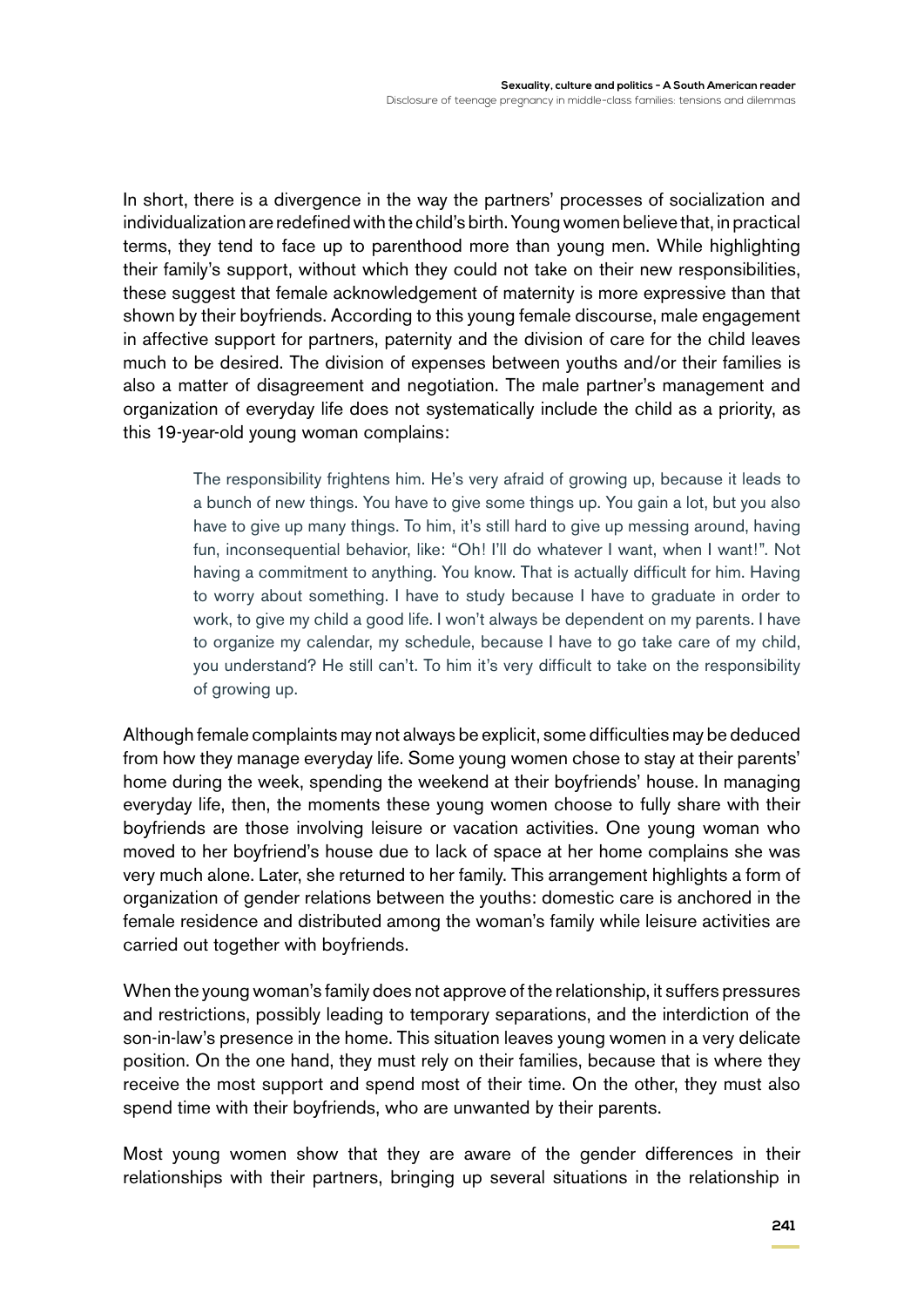which they defended their own interests.<sup>4</sup> Certainly, the birth of a child intensifies the negotiations between the members of a couple. If women have the support of their family, they do not become totally subordinate to their male partners. Family members—and especially the young womens' mothers—usually believe that their daughters should not submit themselves to their partners' will because of the child. Regardless of whether or not family members approve of young women's relationships, they expect them to build their own lives and work towards this end. Families which openly oppose a young women's boyfriends do not approve of a vulnerable or submissive female role in sexualaffective relationships.

Those young mothers who most criticized their boyfriends' difficulties in exercising paternity and "learning" to care for their children are precisely those young women who do not occupy a subordinate gender position in their relationship. They claim control over the situation. The incentives given by families to female emancipation are important in terms of the role the young woman adopts with regards to her relationship. By contrast, some of the young women who do not study or work end up residing with their partners' families, occupying a more vulnerable position and having their movements and options restricted to the domestic space and childcare activities.

#### **The male perspective**

Two types of male roles regarding the relationship with their partners and paternity come to the fore in the interviews. In one situation (which is the minority) the young man and his family take in the girlfriend (whom the young man designates as his "wife") during pregnancy or after birth. Although the young man is totally dependent upon the couple's families and aware of this fact, he presents himself as morally responsible for his girlfriend and offspring. In two cases, the girlfriends had interrupted their education because of the pregnancy (one was finishing middle school and the other high school) and were involved in no other activities aside from caring for their children. One finds a strong gender demarcation in these couples, with the young men demonstrating dedication to and effort in continuing their school career (and being encouraged in this endeavor by their families); in contrast with their girlfriends' subordinate position. In lower middle class families and those family contexts in which parents did not push their daughters to attain a position of autonomy and personal independence, statements by the young men and their mothers do not show a significant reformulation with respect to female trajectories. They mention the possibility of the female partners' return to school or work at some point in the future (by taking a professional training course or a *supletivo*). There are no visible elements which might denote changes leading towards these outcomes, however.

<sup>&</sup>lt;sup>4</sup> An example of this is one young woman's joining the environmental group Greenpeace in a trip along the Brazilian coast in spite of her boyfriend's protests.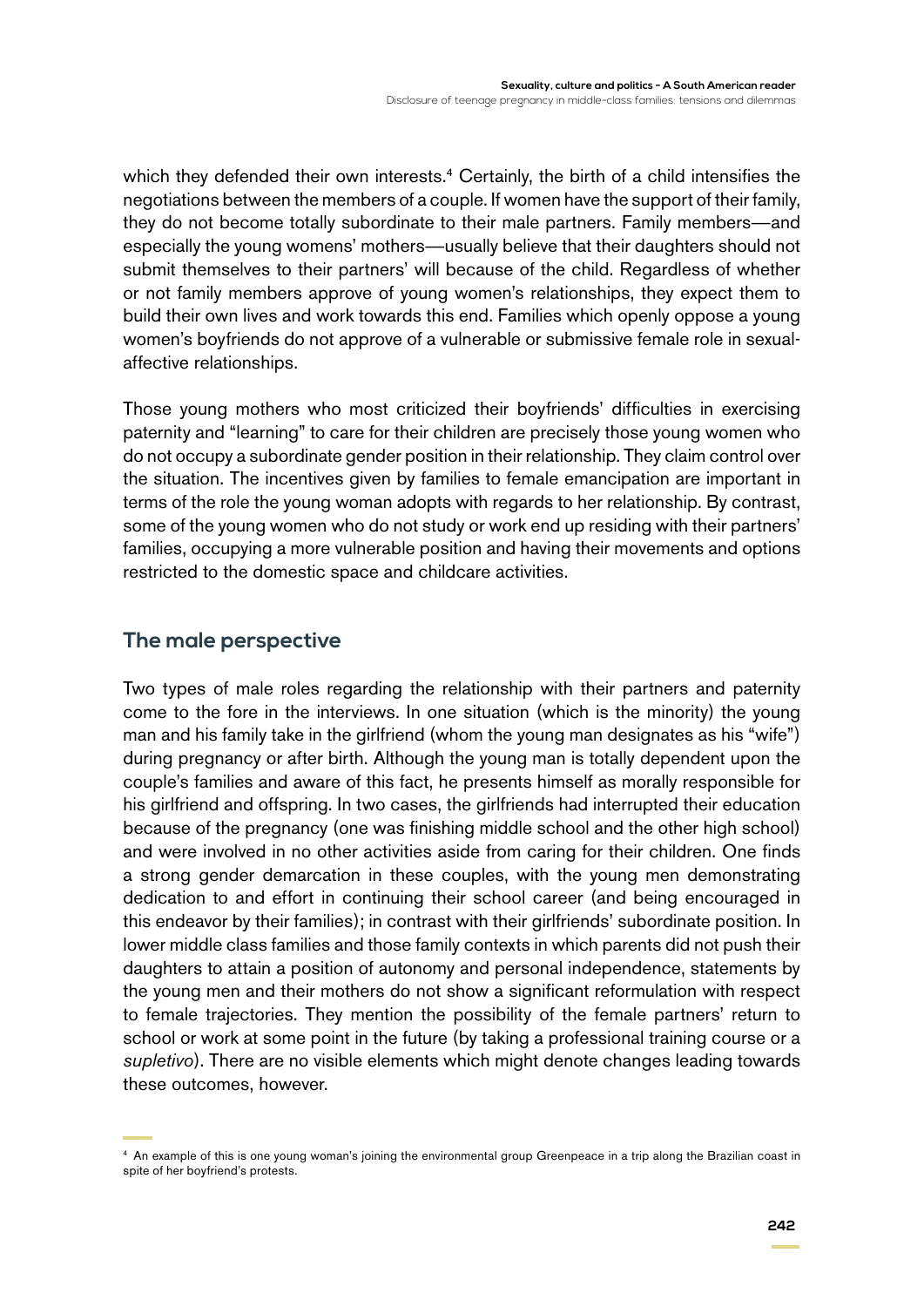In these cases, the conflicts that arise between young men and their partners are generally motivated by family problems such as dissatisfaction regarding the financial control exercised by the young man's parents or the young women's families' refusal to participate in their baby's upbringing. This information was not presented to interviewers by the young men, but by their mothers. In the interviews, the young men minimize the conflicts arising from cohabitation.

The second male role (taken by the majority of the informants) acknowledges paternity and the continuation of the relationship, without making any drastic changes. The young men continue to live with their families and sleep with their girlfriends, sometimes at their home, sometimes at their girlfriends' house. Decisions made during pregnancy, with the agreement of both sets of parents, may include maintaining each of the youths at their respective homes, allowing them frequent encounters during the week and weekend, or might even include the temporary dislocation of the young woman and child to the young man's home. Some young men's families took in the girlfriends, without making this situation permanent. One young man stated that during the four years he maintained a relationship with the mother of his daughter, the couple always slept with the child, either at the girlfriend's home or at his. Another young man who had until recently lived in the same building as his girlfriend moved to another building on the same street and continued to share daily life with her. Both members of the couple studied in the same class, went to and from school together, spent the week together and traveled together on weekends to the young man's family's vacation home outside the city of Rio de Janeiro.

The young men generally claim that they know about the "responsibility" that raising a child entails. They are aware that the child depends upon them and they claim to understand that they must reorganize their lives in order to support their children. However, up to the present moment in our research, paternity has produced no expressive alterations in these young men's life projects. Since their children are not present in their homes most of the time, the exercise of paternity does not constitute a pressing demand that invades their everyday lives, as it does in the case of their female partners. The young men thus possess greater freedom in comparison with the young women. With the exception of one informant (whose relationship lasted until his daughter was 4 years old), all young men continued dating their children's mothers, moving between their homes and those of their partners. Some young men spoke of wanting to live with their girlfriends and children in their own space at some point in the future.

This group of young men also minimizes existing conflicts with their girlfriends. With the exception of two young men, there are no descriptions of affective or family conflicts. By and large, these men consider their current lives after the pregnancy and their children's births to be a linear evolution of their "normal" course, with no jolts or significant interruptions. Compared with the young women's accounts, the men's accounts reveal a greater distance from the problems of having and raising a child. The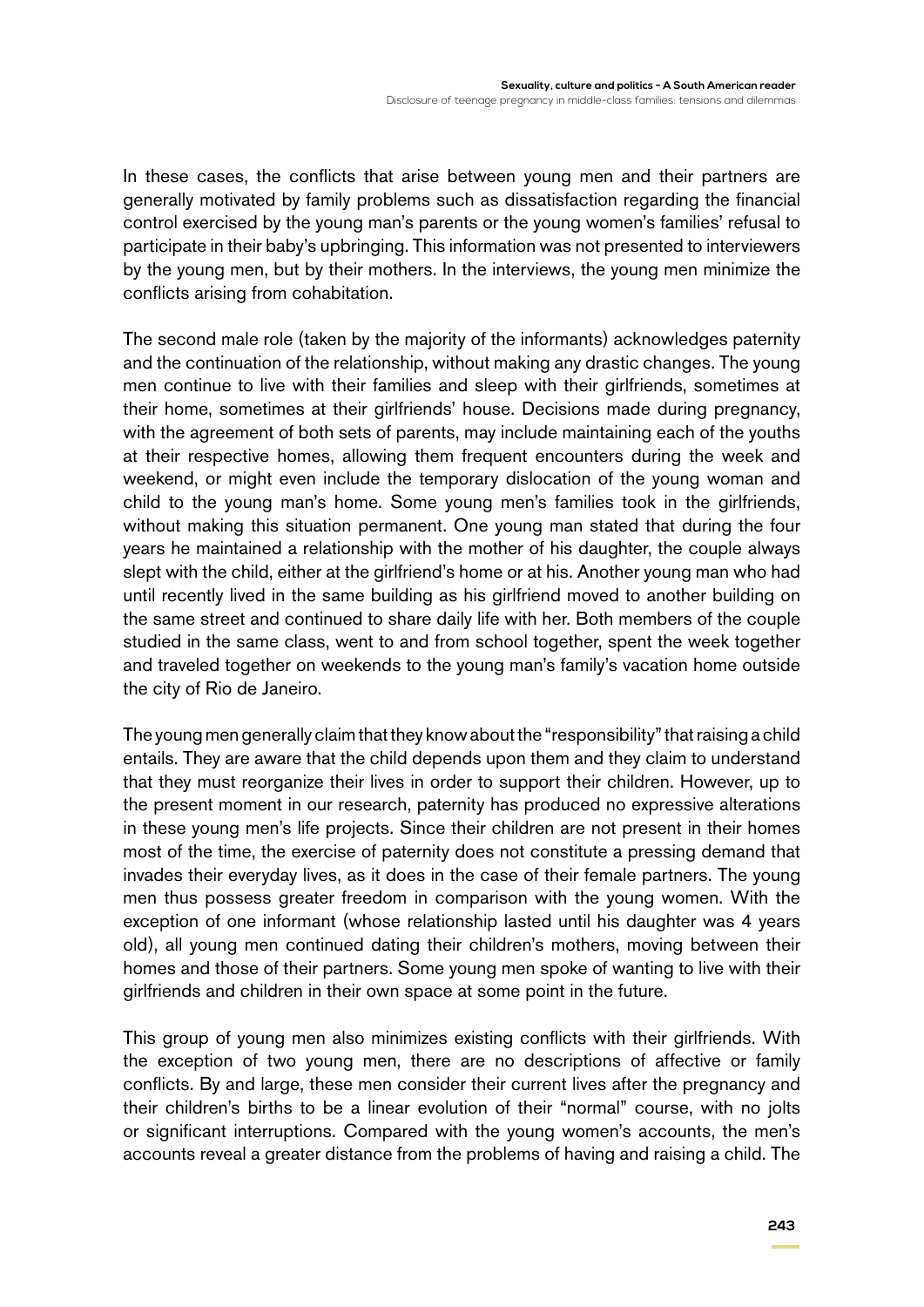accounts by the young men's mothers, however, are rich in details regarding conflicts within the family and within their sons' affective relationships. At times, the same facts were described by the son and the mother in distinct ways. Without the counterpoint of young women's and parents' discourses, the reality outlined solely by young male narratives regarding pregnancy, birth and parenthood would certainly be more succinct and also less problematic. By cross-referencing data originating from different gender and generational perspectives, we can thus enrich the comprehension of the realities of the families involved in these processes.